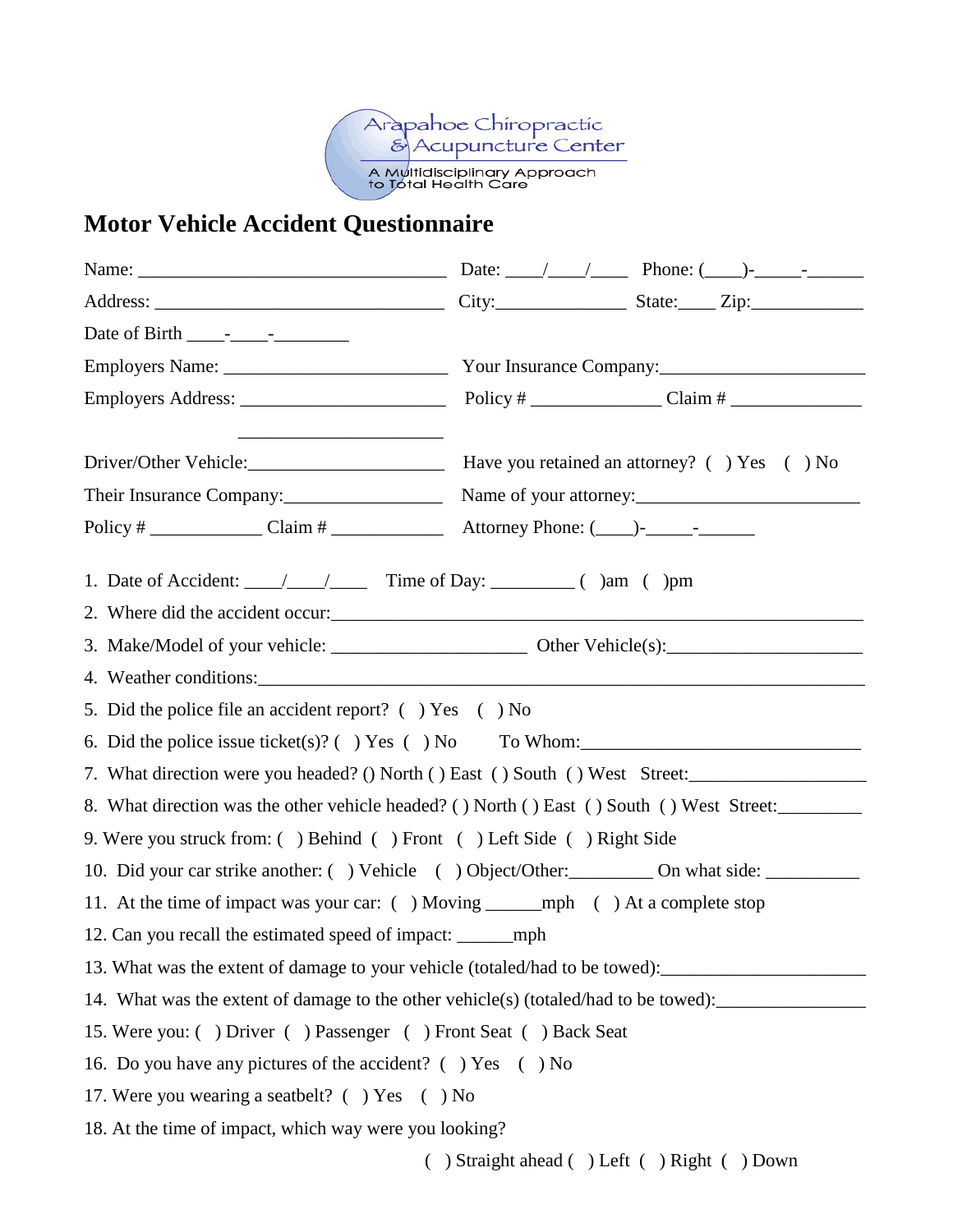## **Motor Vehicle Accident Questionnaire pg 2**

| 19. Do you remember if you were knocked unconscious? () Yes () No If Yes, for how long?         |
|-------------------------------------------------------------------------------------------------|
| 20. Were there any witnesses? () Yes () No Name(s): _____________________________               |
|                                                                                                 |
|                                                                                                 |
|                                                                                                 |
|                                                                                                 |
|                                                                                                 |
| 22. After the accident, did you: () Go home () Go to work () Go to the hospital                 |
|                                                                                                 |
|                                                                                                 |
| 24. Were you seen in the emergency room? () Yes () No                                           |
| Were you admitted to the hospital? $( )$ Yes $( )$ No                                           |
|                                                                                                 |
| 25. Which of the following procedures were done at the hospital and to what region of the body: |
|                                                                                                 |
|                                                                                                 |
| 26. Were you given: () Cervical collar () Complete bedrest () Medication(s):                    |
| 27. Have you been treated by any other doctor since the accident? () Yes () No                  |
| If yes, Doctors name(s), specialties and phone number(s): $\frac{1}{2}$                         |
|                                                                                                 |
| 28. In your own words please describe how you felt:                                             |
| During the accident:                                                                            |
|                                                                                                 |
|                                                                                                 |
|                                                                                                 |
| 29. What are your present complaints and symptoms: ______________________________               |
|                                                                                                 |
|                                                                                                 |
| 30. Since this injury occurred are your symptoms: () Improving () Getting worse () Same         |

31. Do you recall if you struck any objects inside the car:

( ) Dashboard ( ) Headrest ( ) Windshield ( ) Airbag ( ) Steering column ( ) Rearview Mirror